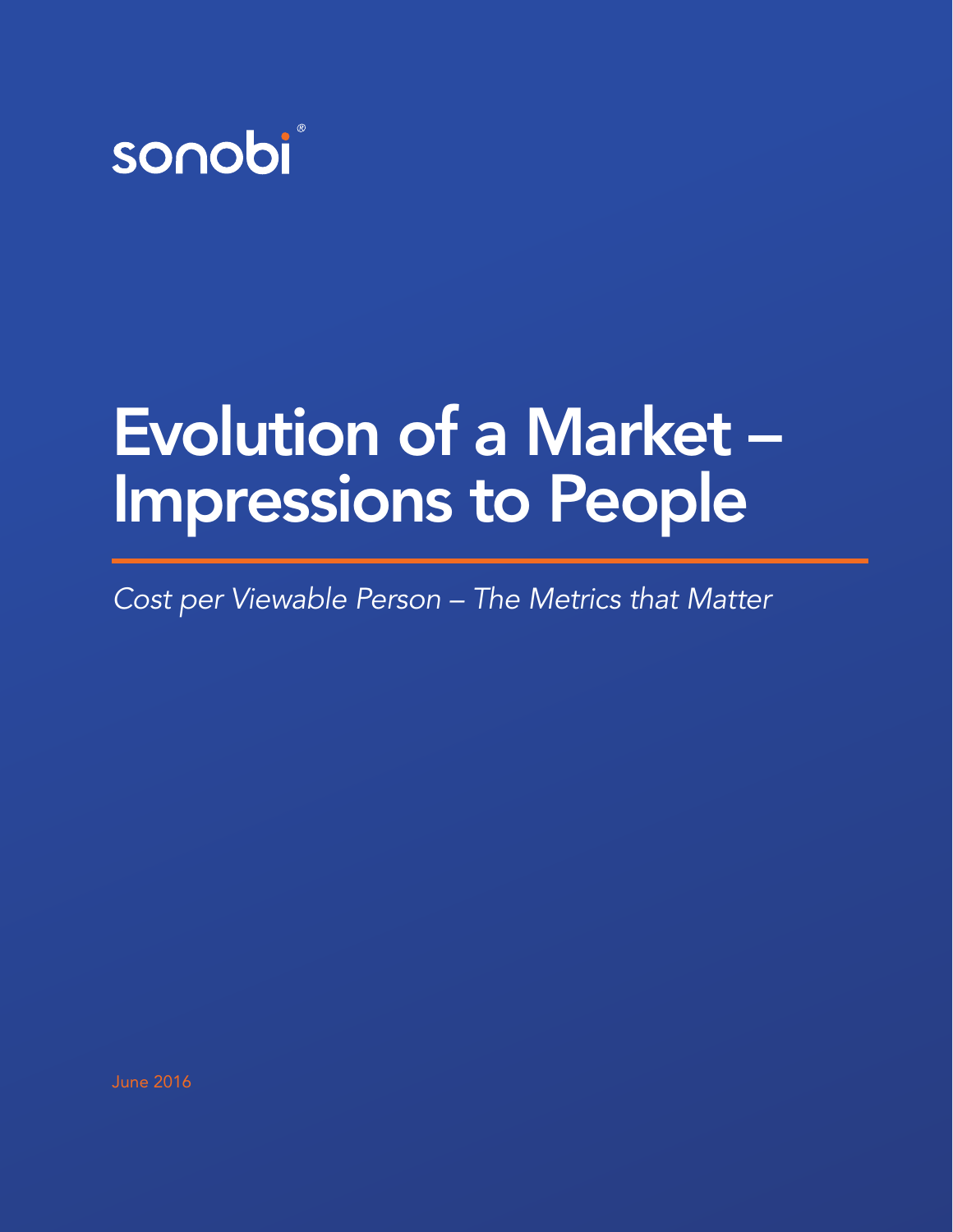### Introduction How the impression-based market came to be

For almost two decades, the ad server has been the most important technology in digital advertising. It has been instrumental in standardizing and managing ad inventory and creative, ultimately allowing ad views to be bought and sold more efficiently.

Originally, online ad spots were sold on a monthly basis, designed to closely replicate the print advertising model. HotWired is credited with delivering the first banner ad, way back in 1994. Shortly afterwards, CNET introduced rotating ads, dividing their monthly inventory into thousands of pieces, which they started to sell individually. Other publishers, using in-house engineers, replicated this process. This was the beginning of modern online publishing, and the newest advertising medium was born.

As 3rd party ad serving technologies, like Netgear, Focal Links and later, DoubleClick started to emerge, ad serving capabilities soared. Standards were defined along the way, influenced by the way the buyer wanted to purchase inventory. Eventually, the CPM was settled on as the standard media unit. This required the publisher to be able to break their inventory up into units of 1,000 packaged by size, page, and content. The ad server allowed publishers to source this inventory and report on delivery, and it provided advertisers creative management tools and closedloop reporting.

Today, while continuous advances in technology and strategy dramatically improve our ability to deliver the right ad to the right person, we continue to use the impression as our key delivery currency. In 2016, we use the CPM model approximately 80% of the time across all media, and 100% of the time for guaranteed buys. Although revolutionary in the 90s, the limits of the impressions-based market are starting to be reached.

industry has started to effectively harness the power of data to effectively leverage petabytes of information on a daily basis.

The ability to understand how people are consuming content across multiple channels is unparalleled in the history of marketing, as is the ability to reach these people in the exact context an advertiser wishes.

Data science has become a primary driver of our industry, and the rise of "the quants" – mathematicians turned technologists and business leaders –is having a profound impact throughout our ecosystem.

As a result, the ability to understand how people are consuming content across multiple channels is unparalleled in the history of marketing, as is the ability to reach these people in the exact context an advertiser wishes. The question becomes: if we can identify individual people, why are we still advertising using methods and mechanics that are 20 years old? Put another way, why are we still planning and transacting impression-based media campaigns, which are still largely bound to a dull site list and four ad sizes?

Thanks to the evolution of technology, the advertising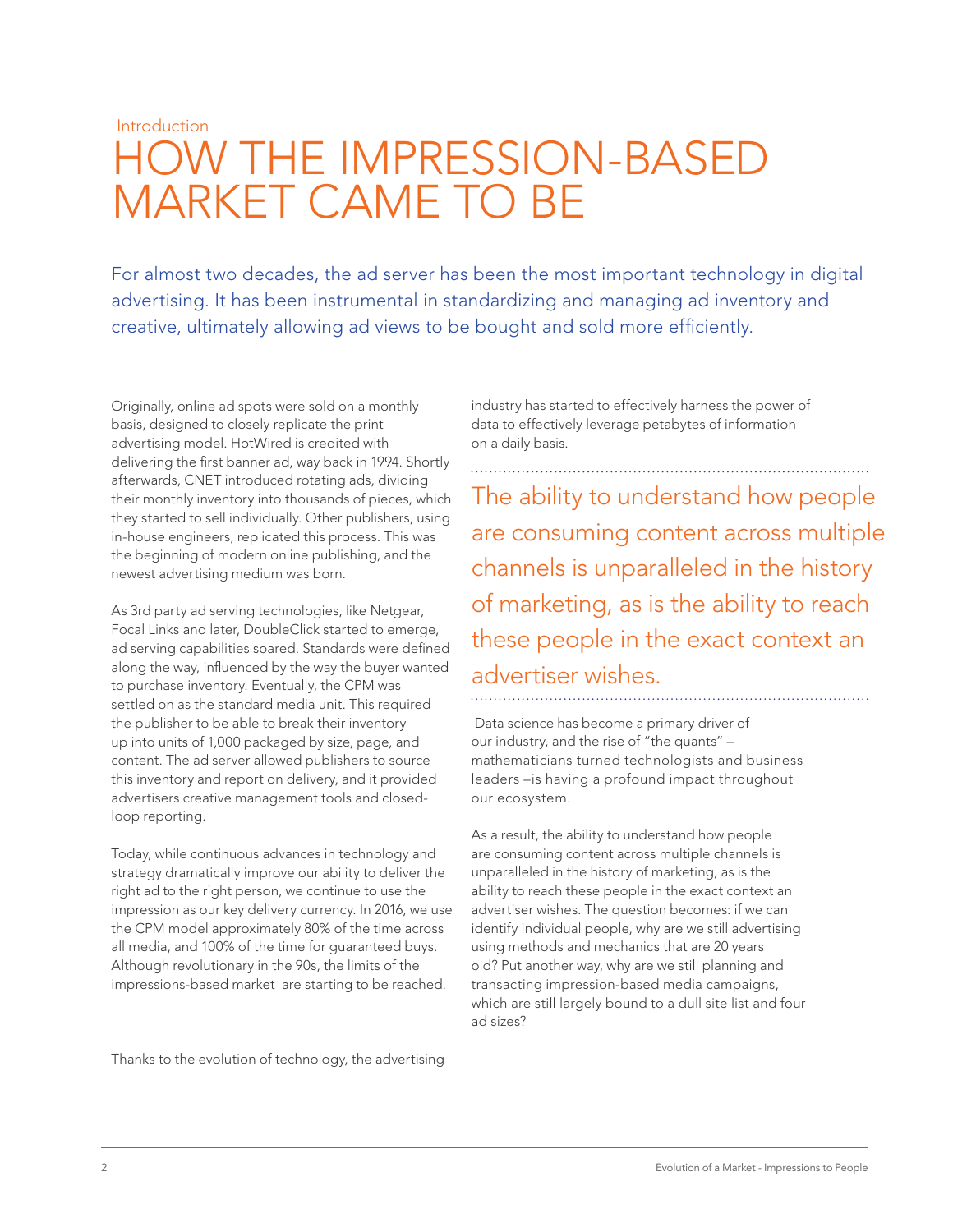### The New Metric - People

Ultimately, marketers seek to communicate with their consumers, providing useful information in carefully selected environments, and impressions have simply been a means to an end for doing so. The problem is, they tend not to be an efficient means. Similarly, publishers would like to do more than sell blocks of impressions – a publisher's true magic comes from providing desirable audiences in useful contexts, creating a stage where advertisers and audiences can interact and communicate. Put another way, it is the intersection of the right person in the right context, on a quality site, that creates the optimal advertising experience. Impressions are only marginally effective at delivering this.

### Where the Market is Heading

100% people-based market, direct to publisher, with no intermediaries, and essential technology to plan and deliver on a true audience basis guaranteed.

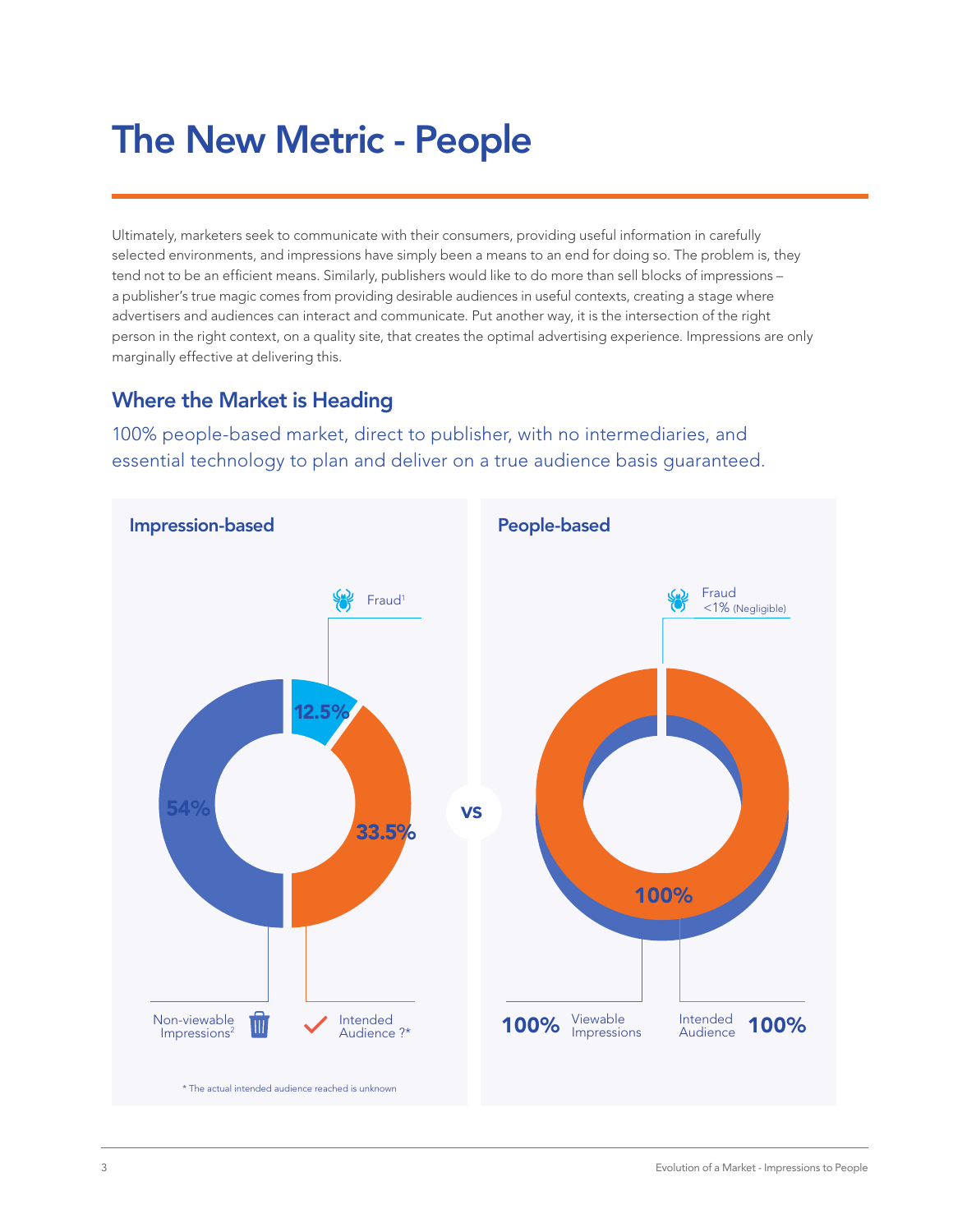## Cost Per Viewable Person – A Better Metric

While the CPM model has served us well historically, ad serving technology has now evolved to the point of enabling a new and better currency for online advertising, the cost per viewable person, or CPVP. This model creates exponential improvements over impression-based transactions for publishers, advertisers and consumers.

#### Publisher Benefits

- **Scarcity:** When a site's inventory is a collection of unique consumers not simply a collection of impressions the value of each member of that audience increases significantly. This creates scarcity of a site's most valuable asset, the people who visit it, even outside of peak times. Remnant impressions pile up, but accrue little value; in a people-based ecosystem, every viewer is relevant and has value. There are no remnant consumers.
- **Enhanced Offering:** The value of scarcity is enhanced further when audience is combined with engaging content and a consumer-friendly media experience. The concept of guaranteed, viewable audiences across all channels, such as mobile, video, and native, is tremendously powerful and incredibly valuable. CPVP quantifies this value for both the publisher and the brand.

#### Brand Benefits

- People-driven Messaging: People-based marketing offers advertisers guaranteed access to their unique audience, and enables communication with consumers based on their particular relationship with a brand. Imagine, for example, being able to show a different message to someone based on whether they are a prospective, new or longstanding customer. People-based buying moves advertisers beyond the ability to simply show a site visitor an ad, and instead allows them to develop a comparatively deep relationship with a valued consumer.
- Greater Efficacy of Media Investment: Media plans represent, at best, a proxy of an audience. People-based planning and buying creates certainty around consumer reach with zero waste. The ability to reach a target audience in a high quality, contextually relevant media environment; on known media brands with voice; through managed reach and frequency, creates exponential improvement on media investment.

#### Consumer Benefits

- Marketing as a Service: With the right technology and data, which enable hyper-relevant messaging, the consumer experience is improved as they are provided valuable communication from trusted advertisers.
- **Improved Consumer Experience:** When new economics such as CPVP are introduced, the need for traditional "spray and pray" media approaches are eliminated. This ensures a better experience for consumers, who do not wish to be inundated with irrelevant advertising. Brands can focus on creating an optimal media experience for their customers, resulting in a richer, non-intrusive media experience, leaving them much less likely to control their experience on their own, using ad blockers.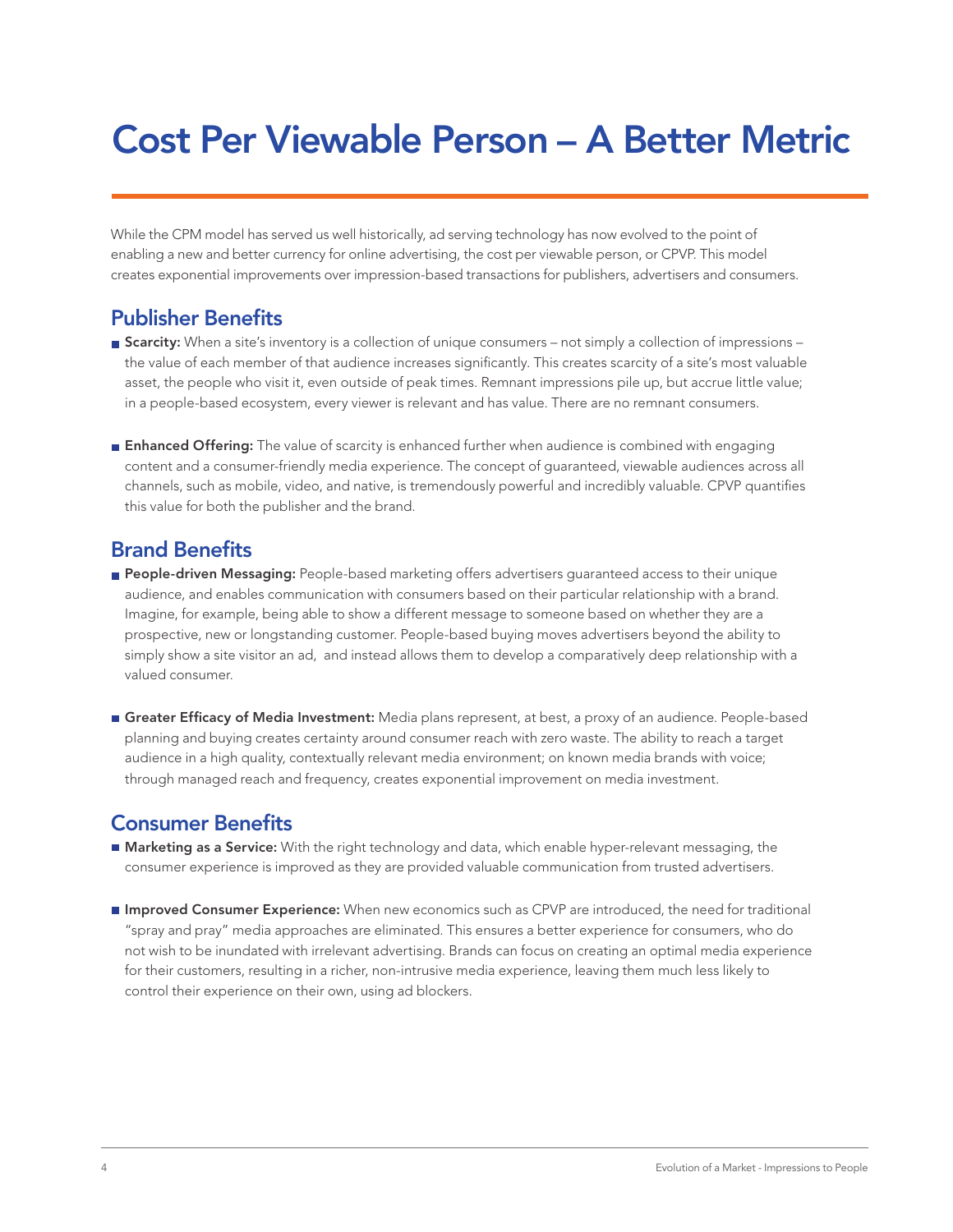## People-based Marketing – Embracing the March of Progress

People-based marketing does not entirely replace the value of the impression. However, leveraging CPVP instead of CPM does greatly enhance the value of any ad view, by guaranteeing that advertisers can reach specific individuals in desired contexts, providing just the right message. Just as MP3s allow us to carry hundreds of CDs worth of music in our pocket at all times, or advances in processing power allow our phones to be ever better voice-driven personal assistants, people-based marketing represents a profound evolution towards a new and more powerful advertising experience.

#### $\Theta$  $\bullet$  $\bullet$  $\Theta$ ද්රා Data Forecast Define Execute Results It starts with data. With Now you can plan Next, define the desired Execute and deliver Now you have moved past the impression the right tools, it's easy against those people, media experience for across viewable ad units, into true people-based to aggregate across your and are able to your audience, based interacting only directly communication, most important sources, forecast and predict on the channel you are with premium publishers, delivering the perfect including CRM, 1st Party a future audience, communicating through: leveraging highly message to the right and 3rd Party data reserving them across video, mobile, display engaging, relevant, individual, in the right premium publishers and rich media premium content context

### So How Do You Manufacture a People-based Media Campaign?

"Advertisers today face the difficult task of implementing truly people-based media at scale across multiple premium publishers. As the industry continues to evolve away from tonnage and CPM efficiencies and toward high-quality, transparent, and measurable audience targeting, advertisers and publishers are faced with meeting this challenge together head on."

#### - John Lee, EVP & Chief Strategy Officer, Merkle

Ultimately, the activation of high quality, audience-driven communications represents the best path forward for truly allowing a brand to have a customized media experience with their desired audience. The technology and data to support this model have only just arrived, and the ability to reach a specific cross-section of an audience, in a guaranteed fashion, is also new. However, these advances represent the realization of goals that we've been driving towards since the very first banners started rotating across the World Wide Web two decades ago. But while impressions have served us well historically, people-based marketing represents the new path forward.